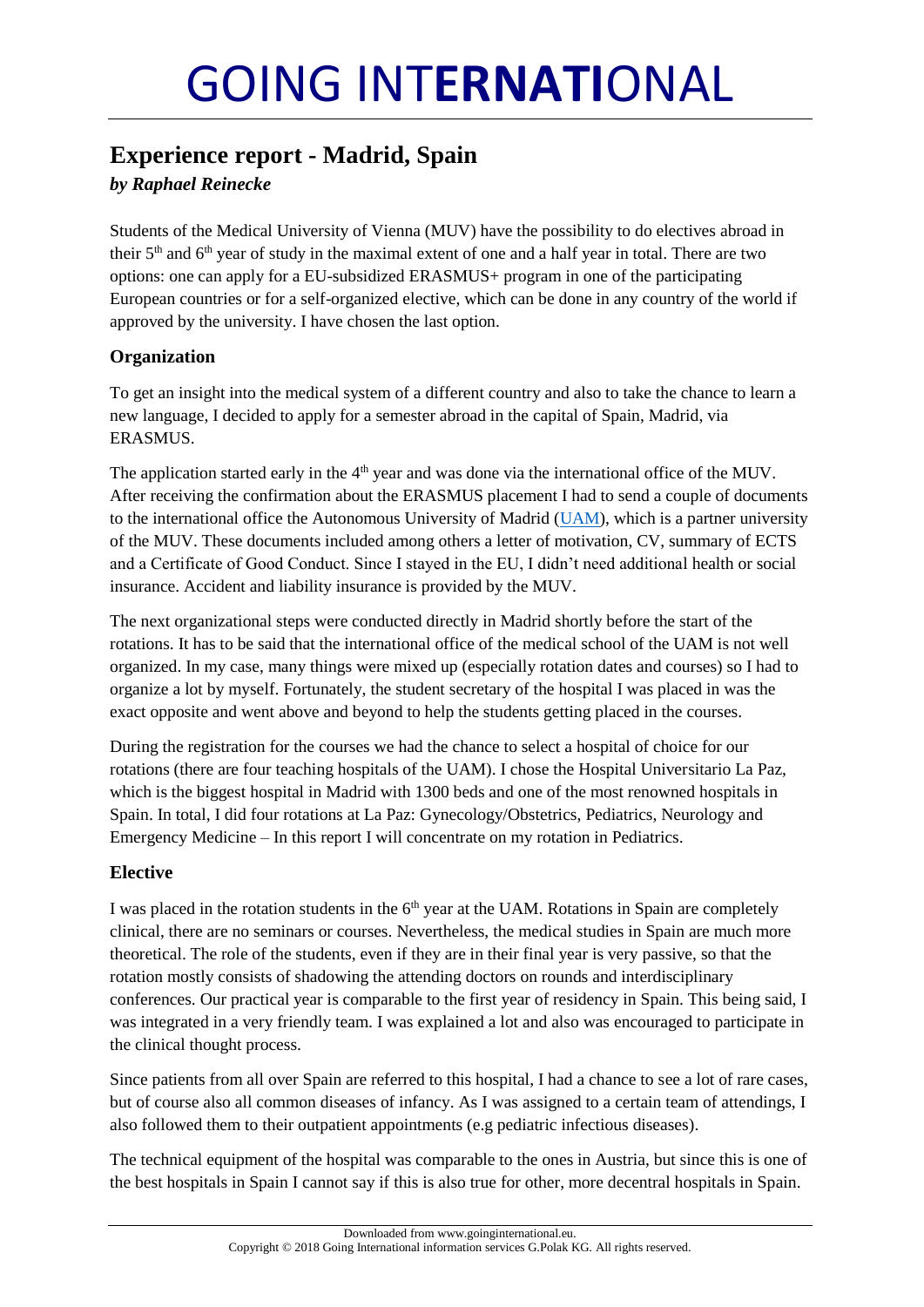Working hours were also very similar to those in Austria, for the students it was from 8AM to around 4PM. There was a morning teaching conference once a week, which was held by residents (case reports) or visiting physicians referring over a certain topic.

## **Language requirements**

There was a language requirement of B1 in Spanish before coming to the UAM. And without an advanced knowledge of Spanish, participating in the hospital everyday life is difficult because neither physicians nor students or other staff speak English very well. Communication only took place in Spanish, which at the beginning was complicated but improved markedly over the course of my stay in Madrid.

I started learning Spanish one year prior to my stay and had two language courses to a level of B1. During my stay I participated in a [Spanish course](https://www.uam.es/ss/Satellite/es/1242654677923/subHomeServicio/Servicio_de_Idiomas.htm) which was offered by the UAM for international students and took place once a week over the course of the whole semester for a cost of 60€.

## **Leisure**

As the capital of Spain with over three million inhabitants, Madrid offers endless leisure opportunities. From the cultural highlights like the Prado museum or the royal palace and the great parks like Retiro or Madrid Río to the district Malasaña with its famous nightlife – there is something to do every day. Madrid is in the geographical center of Spain and thus most parts of the country can be reached by bus or train within a few hours.

In summary I can recommend everybody an elective in Madrid and especially at the La Paz hospital. It is a nationally recognized hospital which offers lots of opportunities to learn and see from a medical point of view, the only prerequisite being a good knowledge in Spanish. The city itself offers multiple opportunities to spend the free time with culture, food and activities.

| Flight                | around 200 $\epsilon$ |
|-----------------------|-----------------------|
| Room in a shared flat | 450-500 €             |
| Food and drinks       | 150-200€              |
| Transport (under 25)  | $20 \epsilon$         |
| Fees for elective     | none                  |
| Activities            | 150-200€              |
| <b>Total</b>          | 970-1120€             |

#### **Average cost for one month in Madrid**

#### **Important links**

- [UAM Facultad de Medicina:](http://www.uam.es/Medicina/Home/1234890379763.htm) UAM School of Medicine of the Autonomous University of Madrid in Madrid, Spain
- [Hospital Universitario La Paz:](http://www.madrid.org/cs/Satellite?language=es&pagename=HospitalLaPaz/Page/HPAZ_home) La Paz University Hospital in Madrid, Spain
- [Portal web del Ayuntamiento de Madrid:](https://www.madrid.es/portal/site/munimadrid) official website of Madrid government in Madrid, Spain
- [Tourism:](https://www.esmadrid.com/en/visit-madrid?utm_referrer=https%3A%2F%2Fwww.google.com%2F) official tourism website Madrid, Spain